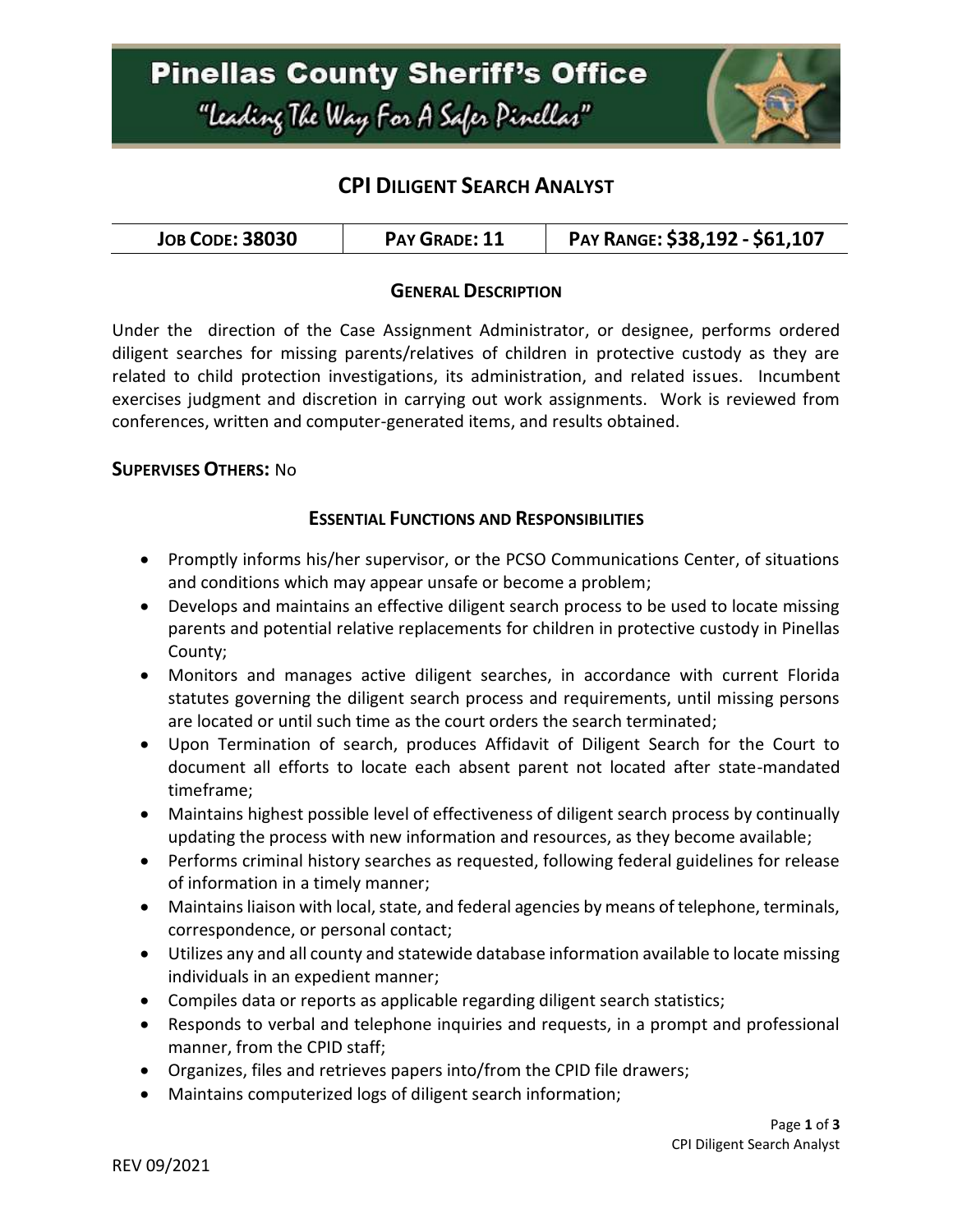## **Pinellas County Sheriff's Office** "Leading The Way For A Safer Pinellar"



- Travels to other FL CPI & Community Based Care (CBC) agencies as needed;
- Becomes familiar with FSS 39.3065 and develops a working knowledge of child protective investigative functions and procedures, and rules/laws regarding confidentiality, including those regarding members of law enforcement and members of PCSO;
- Assists the Child Protection Investigators, as needed;
- Participates in Sheriff's Office recruitment and community relations activities as directed.

Regular and reliable attendance is required as an essential function of the position.

This position may be considered essential and, in the event of an emergency or natural disaster, may be required to work.

This list is not intended to be all-inclusive and you may not be responsible for every item listed. The employer reserves the right to assign additional functions and responsibilities as necessary.

### **QUALIFICATIONS**

- High school graduation or equivalent diploma from an institution accredited by an accrediting body recognized by the U. S. Dept. of Education or licensed as a degree granting institution by the Commission for Independent Education, pursuant to Section 1005.02(7), F.S. AND three (3) years' experience in a clerical office environment
- Data entry accuracy score of 80%
- Typing speed of 25 wpm
- Must possess a valid Florida driver's license

### **KNOWLEDGE, SKILLS, AND ABILITIES**

- Knowledge of theories and practice in child protection
- Knowledge of professional ethics relating to child protection investigations
- Knowledge of interviewing techniques
- Skill in organizing community, computer, and agencies' resources to assist with diligent searches
- Ability to sort data alphabetically, numerically, and categorically
- Ability to maintain well documented diligent search information logs and reports for CPID staff
- Time management skills
- Inter-personal skills
- Verbal and written communication skills
- Accurate typing skills